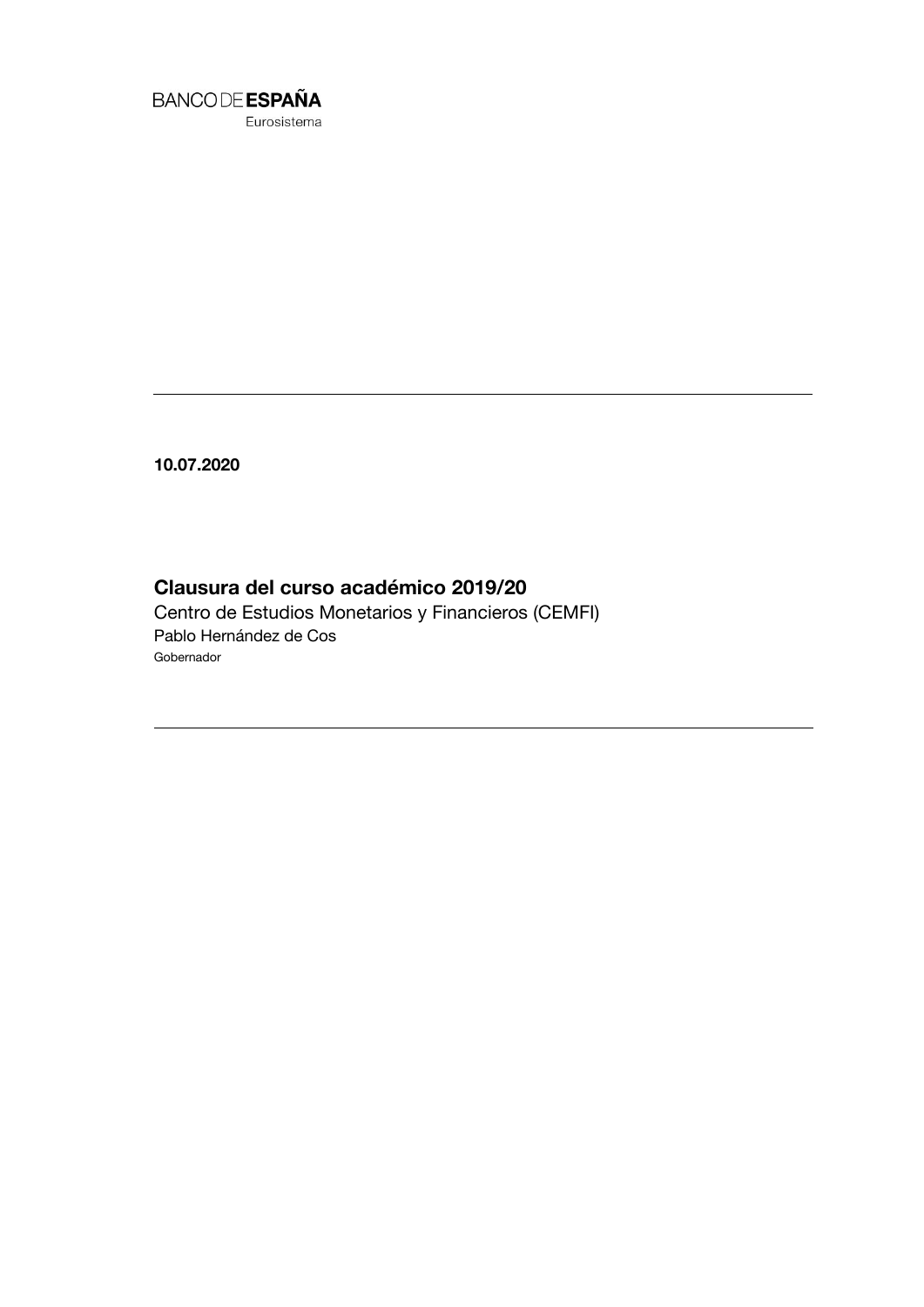Good afternoon class of 2020. Good afternoon dear colleagues, friends and families.

It is a pleasure for me to participate in this virtual graduation ceremony together with Mari Luz Morán, Rector of Universidad Internacional Menéndez Pelayo, Susanna Esteban, Director of the Master Program, and Rafael Repullo, Director of CEMFI.

I would especially like to thank the Rector for being here today. The partnership with Universidad Internacional Menéndez Pelayo dating back to 2006 has been instrumental in improving our ability to attract excellent students and the quality of our graduate program, and I am very grateful for this.

Before I begin, let me acknowledge everyone whose hard work has made this online celebration possible, especially the CEMFI administrative and IT staff.

The world into which this class of 2020 is graduating is a fundamentally different one from what we expected just a few months back. The coronavirus pandemic has caused the loss of many lives and affected the livelihood of millions of people worldwide. Our economies and our societies have suffered heavily - indeed, on

all available forecasts, this year will see the biggest declines in GDP recorded in peacetime - and we will have to endure a period of painful reconstruction for which sound knowledge and also good judgment will be essential.

On the knowledge front, the first priority will obviously be in the biology and the medical fields. But pushing forward knowledge in economics and the social sciences to deal with the consequences of the pandemic will also be important. This is why having academic institutions that are international leaders in their fields of expertise, such as CEMFI in economics and finance, can make a small but significant difference.

As you all know, CEMFI was founded as an institution by the Banco de España in 1987, more than 30 years ago. It was the outcome of the vision of a group of people led by Luis Ángel Rojo. As a mark of appreciation, the prize to the best student of the class bears his name.

In my view, setting up a graduate school like CEMFI was one of the landmark decisions taken by the Banco de España in those days. The aspiration was to be on a par with the highest international standards, by providing a stable environment and good governance. And this has been duly achieved beyond what could have been reasonably expected 30 years ago.

CEMFI is not only providing first-class graduate education and research, but also highly valued employees and specialised training for Banco de España staff. It is also a source of much-needed ideas for policy-making, and of a host of public goods for the Spanish and European economies.

In my last appearance before the Spanish Parliament, in a specific Parliamentary Committee that was created precisely to analyze the economic and social

Reconstruction of Spain after COVID-19, I made a summary of my views on the Spanish economic policy strategic priorities at the present juncture. One of these priorities is indeed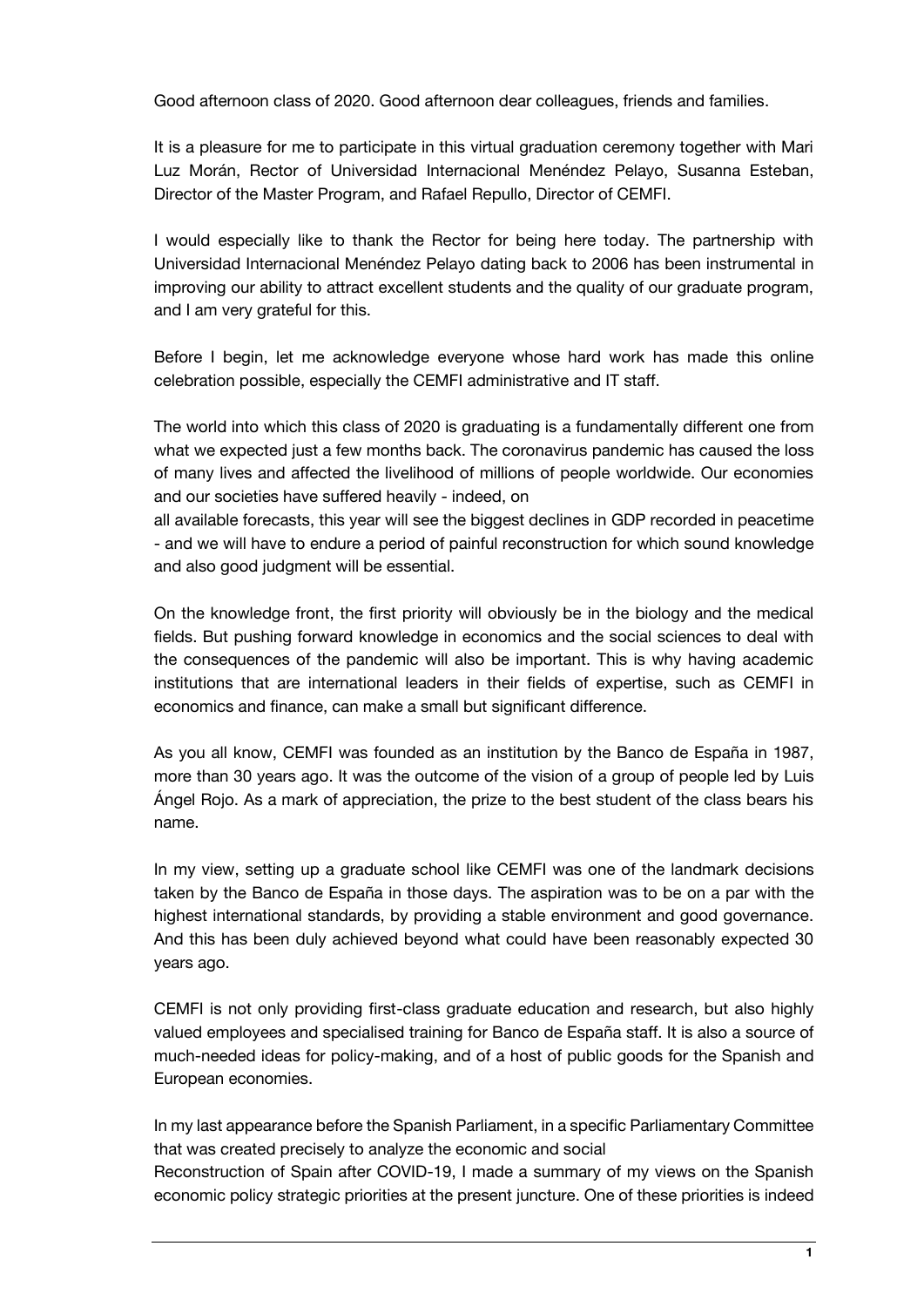the need to improve productivity dynamics, which in Spain has been growing systematically below other developed countries ant it´s one of the main determinants of the Spanish economy's low potential growth.

It´s rather obvious that raising productivity will require improving human and technological capital, since, on both fields, the Spanish economy falls short. Achieving a material improvement here will require significant institutional and budgetary reforms. And, among many aspects, it will also require admitting that that graduate education and research is a highly globalised activity. It suffices to see the diversity of the origins of the students graduating today. For this reason, it is inconceivable that Spain could play a significant role in the knowledge economy – and therefore improve its productivity and growth dynamics without internationally competitive research centres. In other words, we need more CEMFItype centres across all disciplines.

The arrival of the COVID-19 pandemic has disrupted many economic and social activities, including of course education. We were not prepared to move to teleworking or to online teaching overnight, but the truth is that in many cases the transition was very smooth. CEMFI is one such case.

On the evening of Monday, 9 March, the regional government of Madrid decided to close all schools and universities, and the first online class in the history of CEMFI was imparted on Wednesday, 11 March. Despite all the difficulties going online entails, the final outcome has been remarkably successful. The 'production function' of CEMFI, both in postgraduate training and research, has continued to perform at the top of its game. And I would like to take this opportunity to thank the faculty and students for making this happen.

We all have learned a lot in the process of adapting to the online world. What is essential for educational activities is not so much the traditional lectures, but rather the individual attention inherent in faculty-student relationships, along with interaction among students within and across cohorts. This will be very important going forward, given the uncertainty over how the pandemic will unfold.

More broadly, we should not forget that the suspension of face-to-face education risks prompting an adverse impact on students' academic performance, particularly in lowerincome households, where there is a lower possibility of replacing physical access to education. As a result, one objective of economic policies in the immediate future must therefore be to provide the education system with mechanisms enabling affected students to obtain the necessary skills and qualifications, despite the absence of presence-based education.

Also, the experience we have gained will be of value in the post-Covid world. By force of circumstances, we have experimented with new technologies of teaching and scholarly interaction at a much faster pace that we would have done otherwise. We have realised how much travel was unnecessary, how valuable personal interactions are in specific domains and, hence, where the real difficulties for effective teleworking are. And this has not only been true for CEMFI, but in different ways also for the Banco de España and for public and private organisations at large.